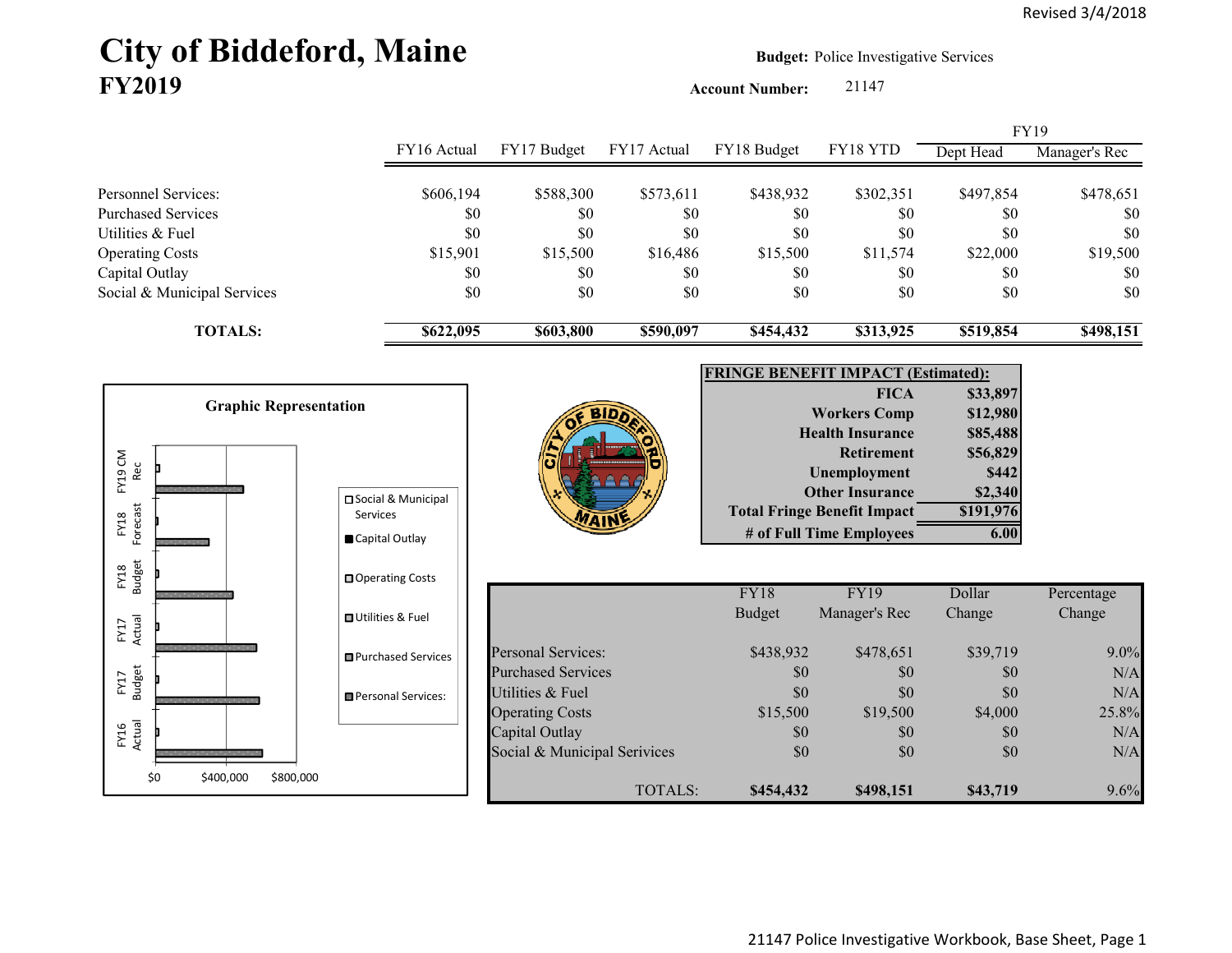#### Personnel Services

| Account                      |                                    | <b>FY16</b> | <b>FY17</b>   | <b>FY17</b> | <b>FY18</b>   | <b>FY18</b>  | <b>FY19</b> |           |
|------------------------------|------------------------------------|-------------|---------------|-------------|---------------|--------------|-------------|-----------|
| Number                       | Description                        | Actual      | <b>Budget</b> | Actual      | <b>Budget</b> | YTD 02/28/18 | Dept Head   | Mgr's Rec |
|                              |                                    |             |               |             |               |              |             |           |
|                              | 60105 F-T Employee Wage Exp        | \$409,670   | \$394,027     | \$373,968   | \$408,162     | \$273,386    | \$427,579   | \$413,281 |
|                              | 60107 Temp/Seasonal Emp Wage Ex    | \$0         | \$0           | \$0         | \$0           | \$0          | \$33,000    | \$33,000  |
|                              | 60111 Overtime Wage Expense        | \$25,305    | \$15,730      | \$17,052    | \$18,000      | \$20,579     | \$25,655    | \$21,000  |
|                              | 60112 Extra Holiday Pay Exp        | \$0         | \$7,549       | \$11,554    | \$5,500       | \$2,656      | \$5,500     | \$5,500   |
|                              | 60127 Health Club Dues             | \$120       | \$120         | \$120       | \$120         | \$0          | \$120       | \$120     |
|                              | 60201 FICA/Medicare-ER Share Exp   | \$31,989    | \$32,219      | \$30,189    | \$0           | \$0          | \$0         | \$0       |
|                              | 60202 MPERS-Employer Share Exp     | \$43,065    | \$40,252      | \$46,433    | \$0           | \$0          | \$0         | \$0       |
|                              | 60203 457 Plan-Employer Share Exp  | \$3,006     | \$3,853       | \$751       | \$0           | \$0          | \$0         | \$0       |
|                              | 60211 NNEBT Ins Employer Share E   | \$87,408    | \$85,340      | \$84,818    | \$0           | \$0          | \$0         | \$0       |
|                              | 60216 Delta Dental ER Share        | \$0         | \$0           | \$0         | \$0           | \$0          | \$0         | \$0       |
|                              | 60217 RHSA Plan ER Share           | \$330       | \$1,560       | \$1,292     | \$0           | \$0          | \$0         | \$0       |
|                              | 60230 Clothing/Uniforms Expense    | \$3,386     | \$5,400       | \$4,855     | \$5,400       | \$4,800      | \$4,000     | \$4,000   |
|                              | 60251 Conferences/Training Expense | \$1,589     | \$2,000       | \$2,336     | \$1,500       | \$685        | \$2,000     | \$1,750   |
|                              | 60256 Dues/Memberships Expense     | \$325       | \$250         | \$243       | \$250         | \$245        | \$0         | \$0       |
| Totals                       |                                    | \$606,194   | \$588,300     | \$573,611   | \$438,932     | \$302,351    | \$497,854   | \$478,651 |
| <b>Other Operating Costs</b> |                                    |             |               |             |               |              |             |           |
| Account                      |                                    | FY16        | <b>FY17</b>   | <b>FY17</b> | <b>FY18</b>   | <b>FY18</b>  | <b>FY19</b> |           |
| Number                       | Description                        | Actual      | <b>Budget</b> | Actual      | Budget        | YTD 02/28/18 | Dept Head   | Mgr's Rec |
|                              | 60500 Admin/Office Supp/Eqt Non-C  | \$2,379     | \$2,500       | \$2,543     | \$2,500       | \$2,077      | \$2,000     | \$2,000   |
|                              | 60501 Operating Supp/Eqt Non-Cap   | \$13,523    | \$13,000      | \$13,943    | \$13,000      | \$9,497      | \$20,000    | \$17,500  |
| Totals                       |                                    | \$15,901    | \$15,500      | \$16,486    | \$15,500      | \$11,574     | \$22,000    | \$19,500  |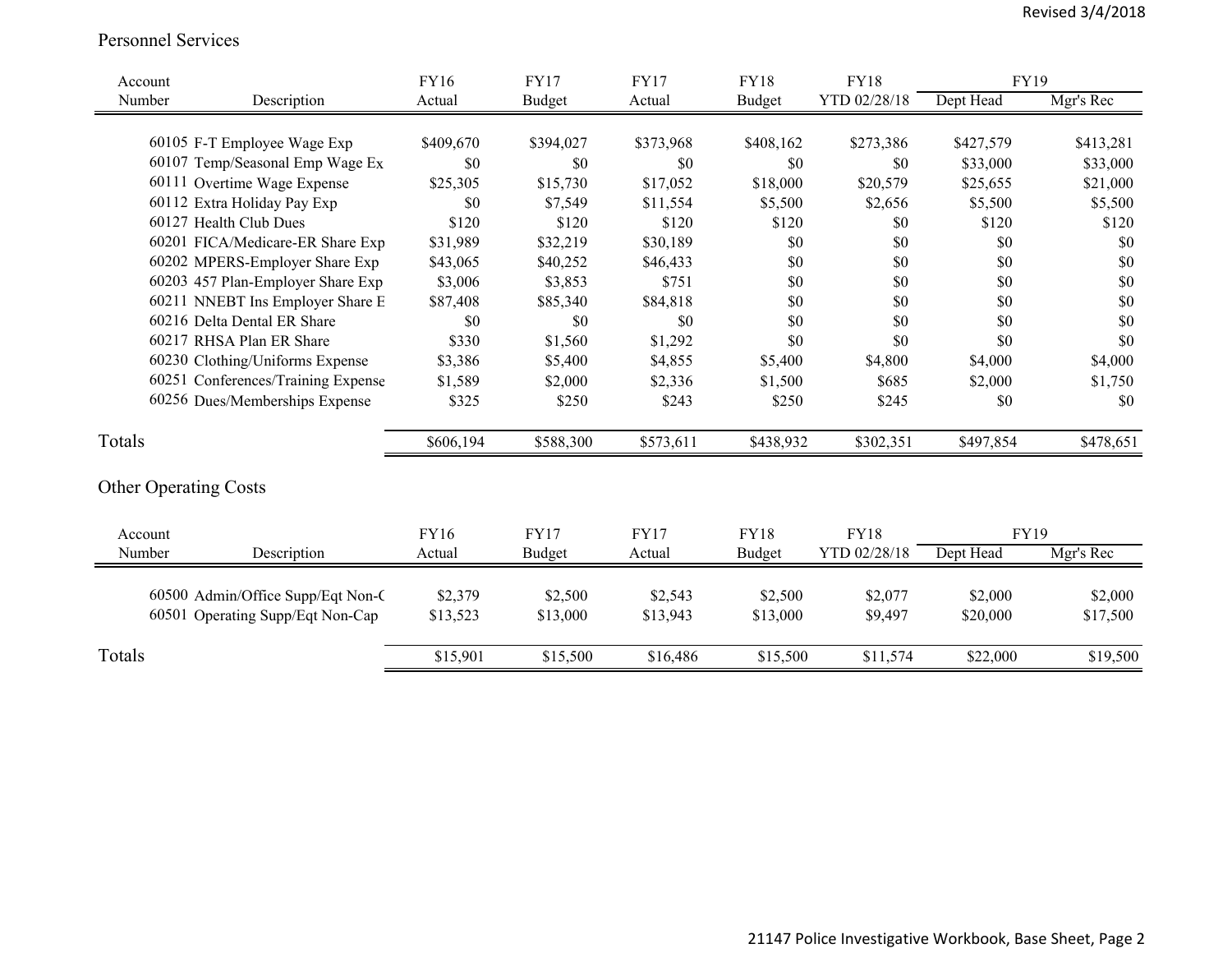#### DEPARTMENT PERSONAL SERVICES BUDGET WORKSHEET Fiscal Year 2019 BUDGET

#### DEPARTMENT:

 21147Police Investigative Services

| <b>TOTAL BUDGETED POSITIONS</b> |       | 6.00       | 411,697.51        | 413,280.96 | 413,280.96          |                |                  |
|---------------------------------|-------|------------|-------------------|------------|---------------------|----------------|------------------|
| <b>DETECTIVE</b>                | 58900 | 1.00       | 67.662.42         | 67,922.66  | 67,922.66           |                | <b>QUARLES</b>   |
| <b>DETECTIVE</b>                | 55200 | 1.00       | 71,562.84         | 71,838.08  | 71,838.08           |                | <b>PERKINS</b>   |
| <b>SERGEANT</b>                 | 30981 | 1.00       | 79,076.40         | 79,380.54  | 79,380.54           |                | <b>GREENWOOD</b> |
| <b>DETECTIVE</b>                | 10779 | 1.00       | 65.842.84         | 66,096.08  | 66,096.08           |                | <b>GILL</b>      |
| <b>DETECTIVE</b>                | 10535 | 1.00       | 57,319.70         | 57,540.16  | 57,540.16           |                | <b>PLAMONDON</b> |
| EVIDENCE TECHNICIAN             | 1633  | 1.00       | 70,233.30         | 70,503.43  | 70,503.43           |                | <b>BALDWIN</b>   |
| <b>CLASSIFICATION</b>           | EMP#  | <b>FTE</b> | <b>TOTAL</b>      | REQUESTED  | RECOMMEND.          | APPROP.        | <b>LAST NAME</b> |
|                                 |       |            | <b>ANNUALIZED</b> |            | <b>CITY MANAGER</b> | <b>COUNCIL</b> |                  |
|                                 |       |            | <b>YEAREND</b>    |            |                     |                |                  |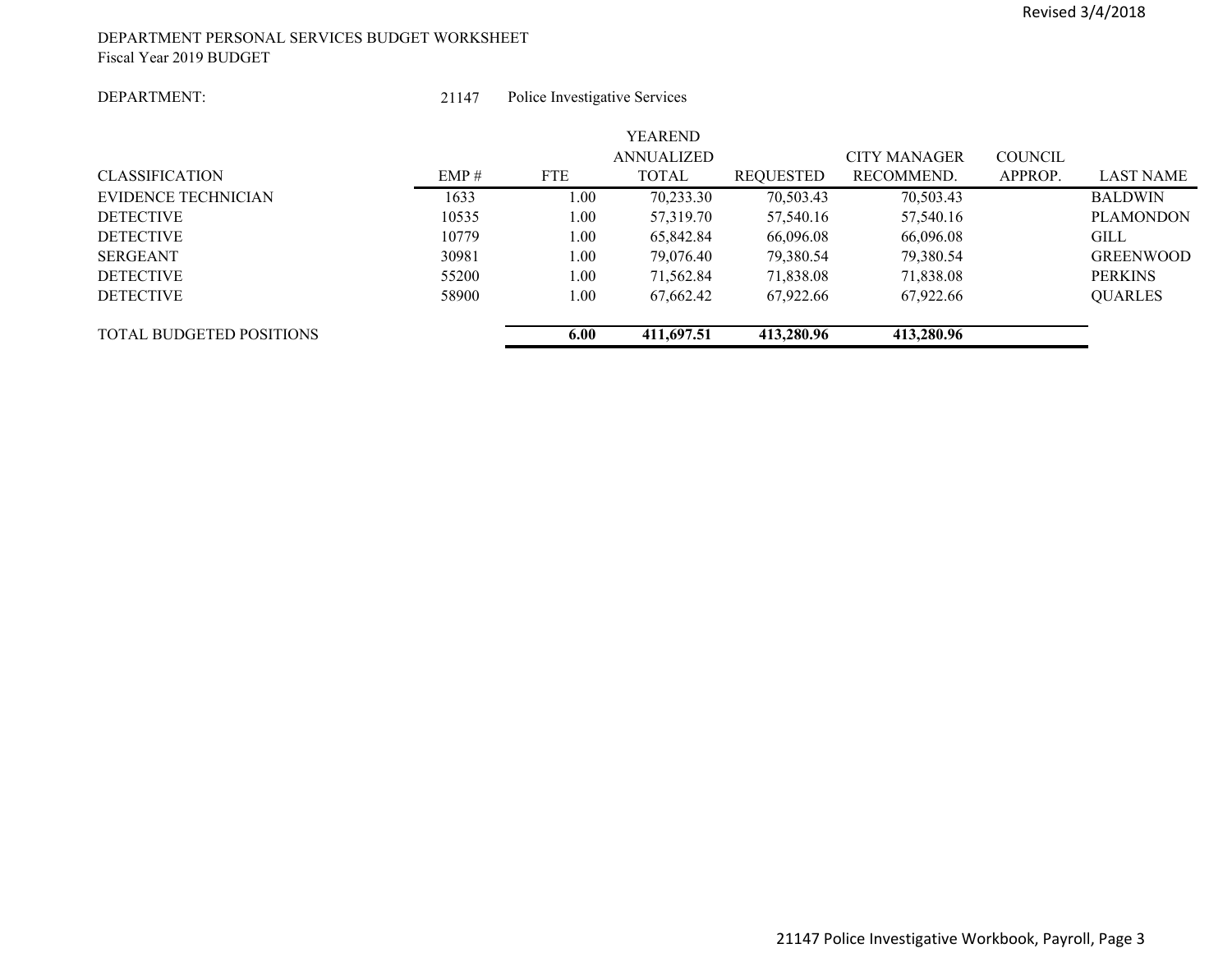

March 4, 2018 **Department:** Police Investigative Services

Account Title: F-T Employee Wage Exp

Department Number: 21147 21147 Account Number: 60105

| FY2016       | FY 2017       | FY 2017      | FY 2018       | FY 2018       |
|--------------|---------------|--------------|---------------|---------------|
| Actual       | <b>Budget</b> | Actual       | <b>Budget</b> | Est. Expended |
| \$409,669.88 | \$394,027.00  | \$373,967.63 | \$408,162.00  | \$407,000.00  |

| FY-2019       | Department   | City Mgr       | Council | Increase   |
|---------------|--------------|----------------|---------|------------|
|               | Reauest      | Recommendation | Action  | (Decrease) |
| <b>Budget</b> | \$427,578.87 | \$413,280.96   |         | \$5,118.96 |

**Support for Budget Request:** Provide justification for the budget request using as much detail as possible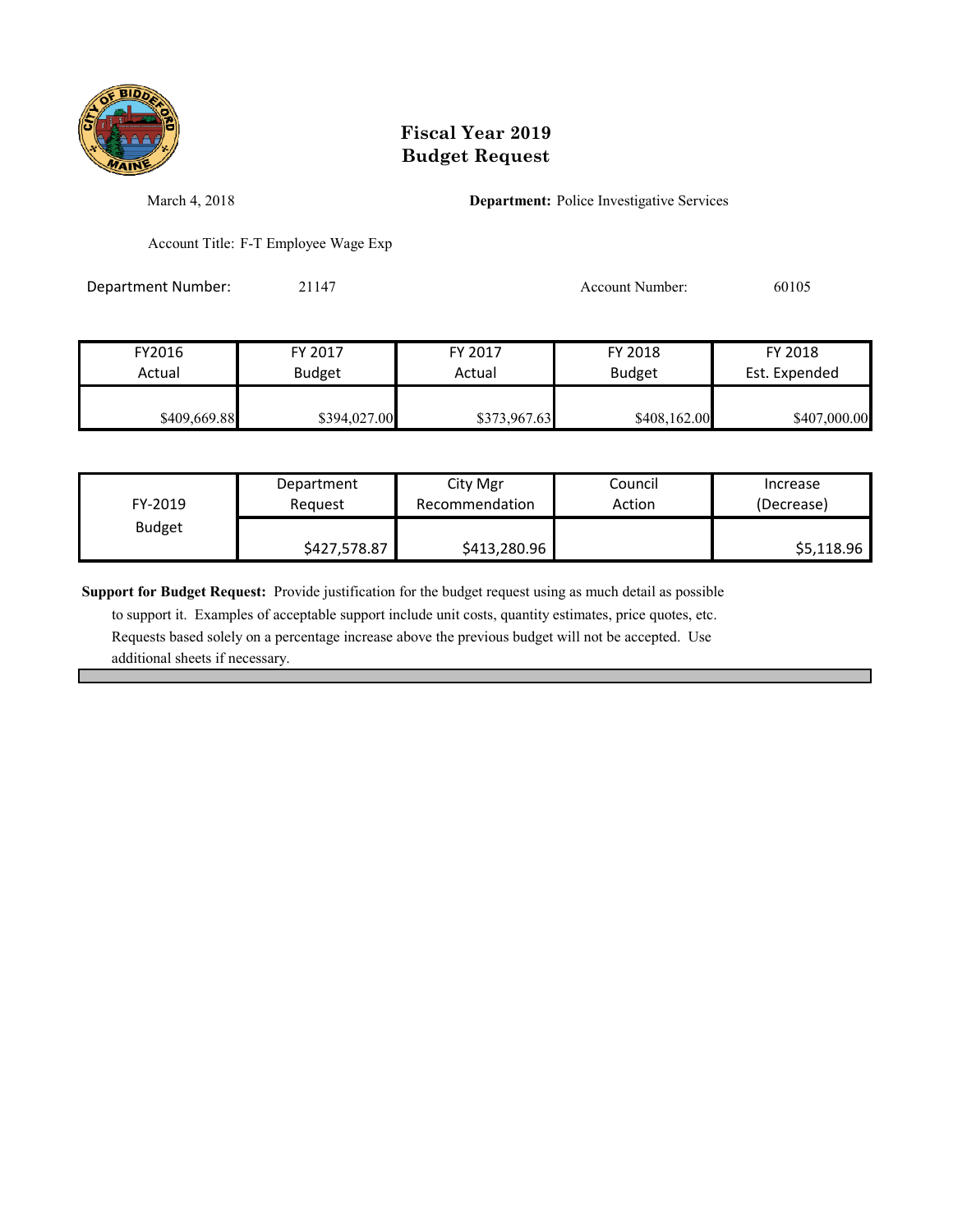

March 4, 2018 **Department:** Police Investigative Services

Account Title: Temp/Seasonal Emp Wage Exp

Department Number: 21147 21147 Account Number: 60107

| FY2016 | FY 2017       | FY 2017 | FY 2018       | FY 2018       |
|--------|---------------|---------|---------------|---------------|
| Actual | <b>Budget</b> | Actual  | <b>Budget</b> | Est. Expended |
| \$0.00 | \$0.00        | \$0.00  | \$0.00        | \$13,000.00   |

| FY-2019       | Department  | City Mgr       | Council | Increase    |
|---------------|-------------|----------------|---------|-------------|
|               | Reauest     | Recommendation | Action  | (Decrease)  |
| <b>Budget</b> | \$33,000.00 | \$33,000.00    |         | \$33,000.00 |

**Support for Budget Request:** Provide justification for the budget request using as much detail as possible

 to support it. Examples of acceptable support include unit costs, quantity estimates, price quotes, etc. Requests based solely on a percentage increase above the previous budget will not be accepted. Use additional sheets if necessary.

Utlizing Shawn Cloutier in a modified role as certified Polygraph Examiner and assist in on-going cases. Current wage with no benefits.

Off set of a new revenue is included.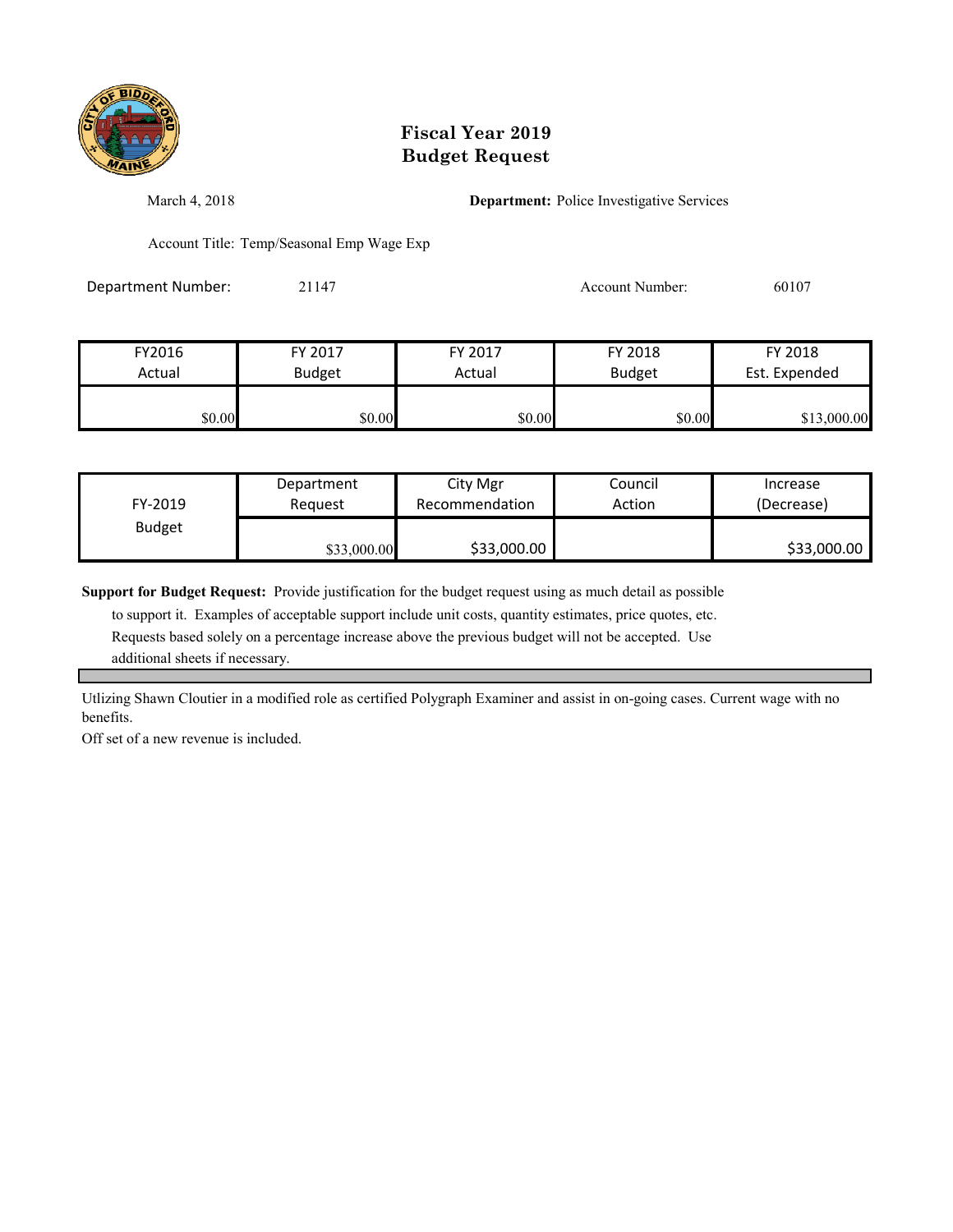

March 4, 2018 **Department:** Police Investigative Services

Account Title: Overtime Wage Expense

Department Number: 21147 21147 Account Number: 60111

| FY2016      | FY 2017       | FY 2017     | FY 2018       | FY 2018       |
|-------------|---------------|-------------|---------------|---------------|
| Actual      | <b>Budget</b> | Actual      | <b>Budget</b> | Est. Expended |
| \$25,305.36 | \$15,730.00   | \$17,052.24 | \$18,000.00   | \$22,000.00   |

| FY-2019       | Department  | City Mgr       | Council | Increase   |
|---------------|-------------|----------------|---------|------------|
|               | Reauest     | Recommendation | Action  | (Decrease) |
| <b>Budget</b> | \$25,654.73 | \$21,000.00    |         | \$3,000.00 |

**Support for Budget Request:** Provide justification for the budget request using as much detail as possible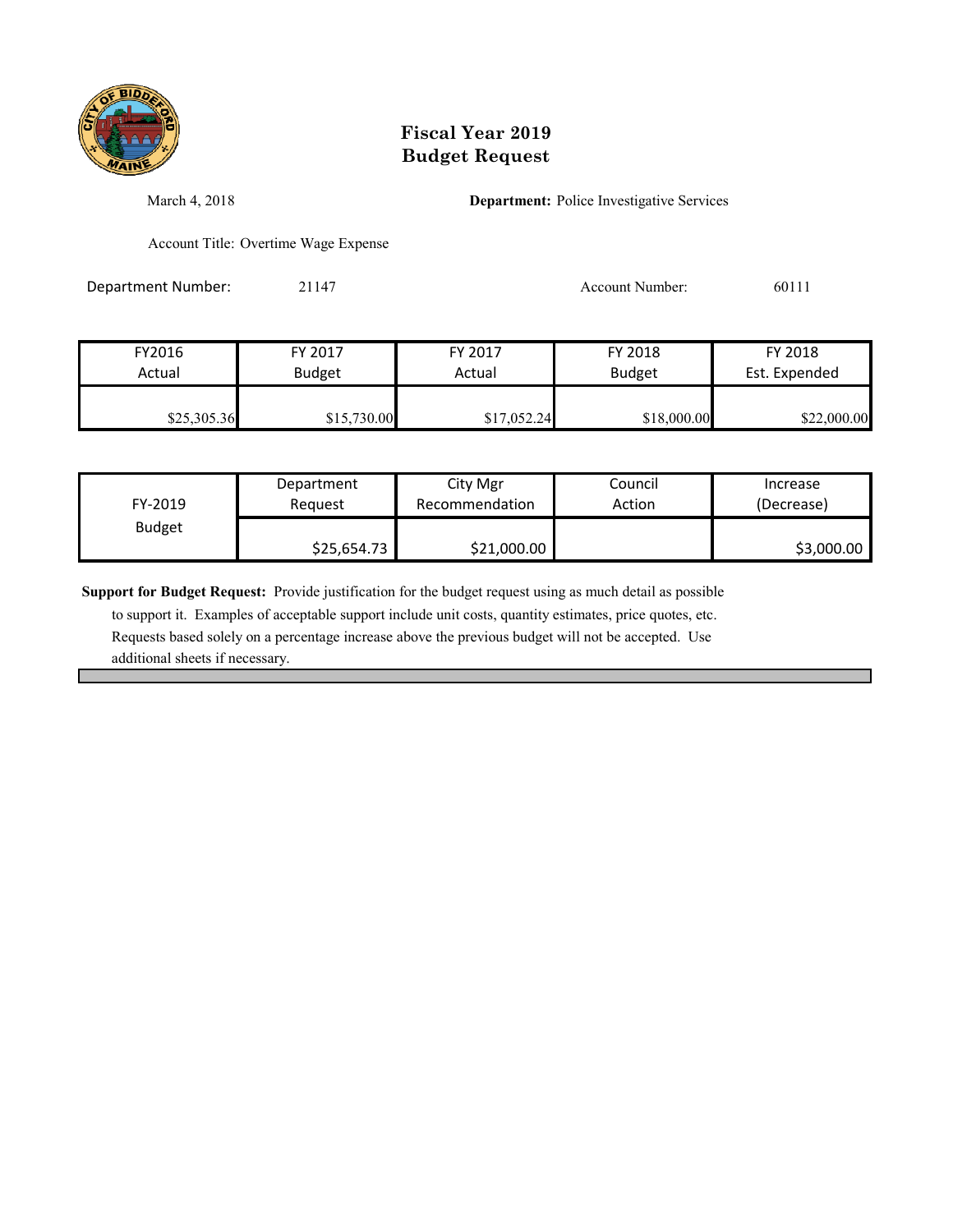

March 4, 2018 **Department:** Police Investigative Services

Account Title: Extra Holiday Pay Exp

Department Number: 21147 21147 Account Number: 60112

| FY2016 | FY 2017       | FY 2017     | FY 2018       | FY 2018       |
|--------|---------------|-------------|---------------|---------------|
| Actual | <b>Budget</b> | Actual      | <b>Budget</b> | Est. Expended |
| \$0.00 | \$7,549.00    | \$11,554.45 | \$5,500.00    | \$4,000.00    |

| FY-2019       | Department | City Mgr       | Council | Increase   |
|---------------|------------|----------------|---------|------------|
|               | Reauest    | Recommendation | Action  | (Decrease) |
| <b>Budget</b> | \$5,500.00 | \$5,500.00     |         | \$0.00 l   |

**Support for Budget Request:** Provide justification for the budget request using as much detail as possible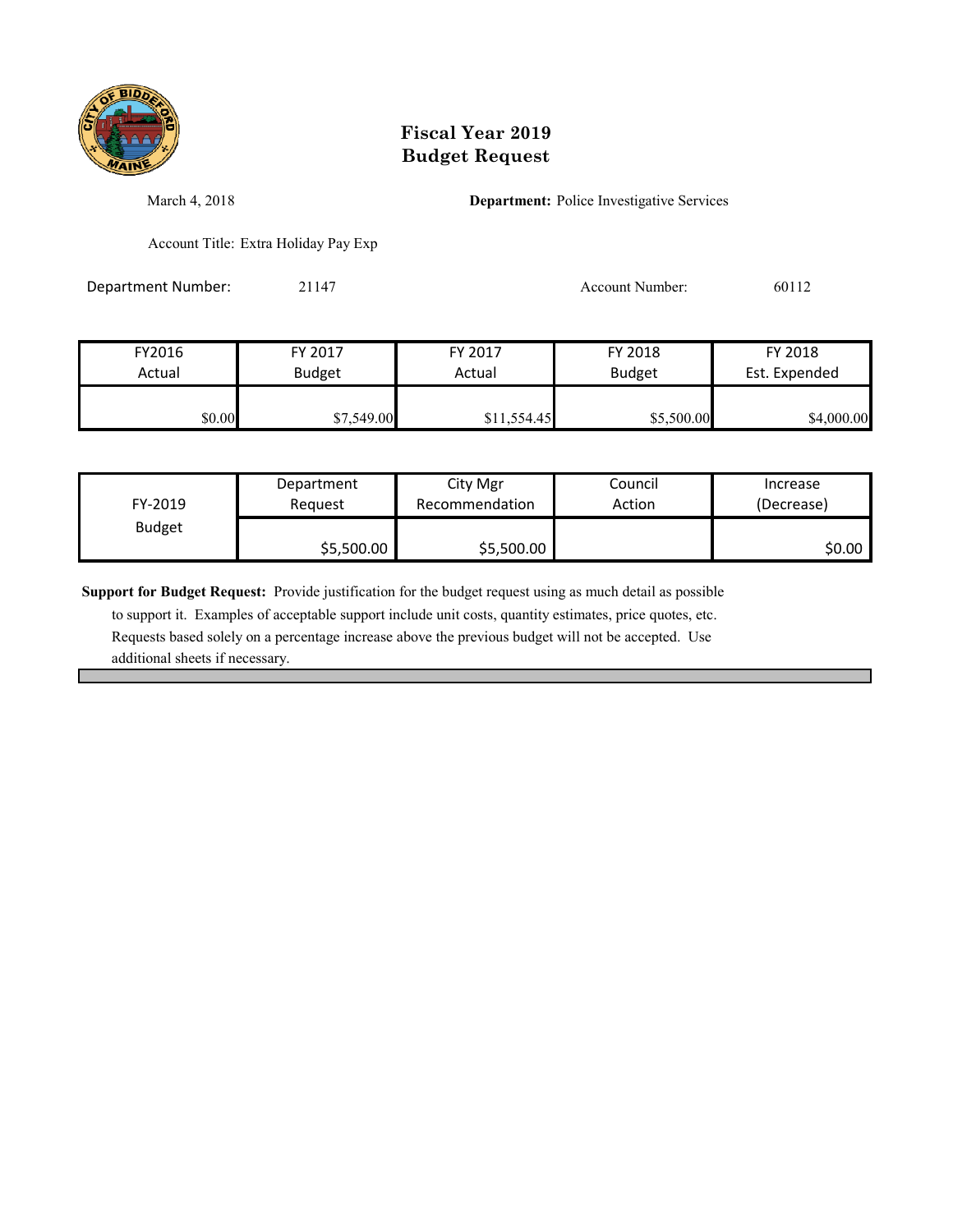

March 4, 2018 **Department:** Police Investigative Services

Account Title: Health Club Dues

Department Number: 21147 21147 Account Number: 60127

| FY2016   | FY 2017       | FY 2017  | FY 2018       | FY 2018       |
|----------|---------------|----------|---------------|---------------|
| Actual   | <b>Budget</b> | Actual   | <b>Budget</b> | Est. Expended |
| \$120.00 | \$120.00      | \$120.00 | \$120.00      | \$0.00        |

| FY-2019       | Department | City Mgr       | Council | Increase   |
|---------------|------------|----------------|---------|------------|
|               | Reauest    | Recommendation | Action  | (Decrease) |
| <b>Budget</b> | \$120.00   | \$120.00       |         | \$0.00∣    |

**Support for Budget Request:** Provide justification for the budget request using as much detail as possible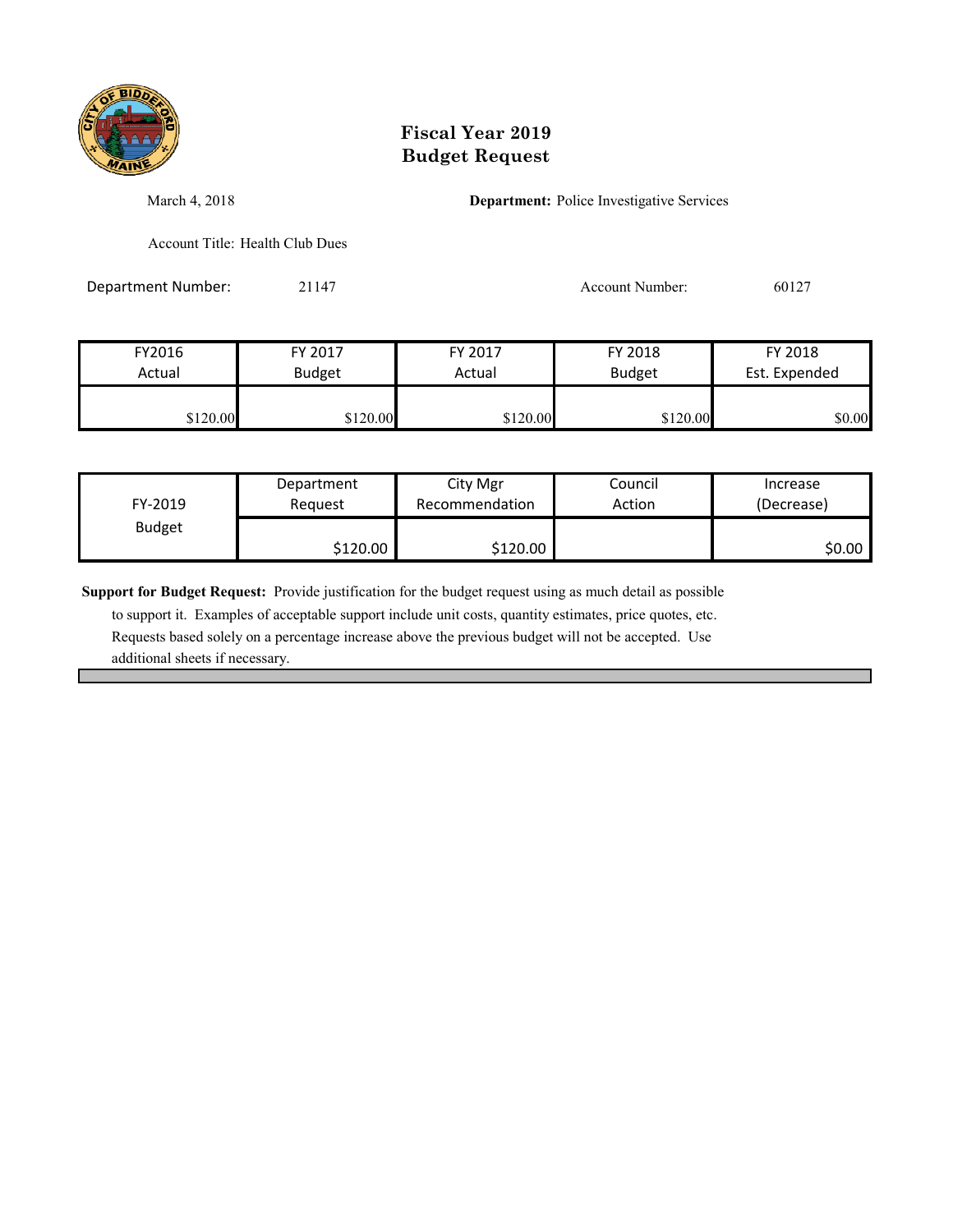

March 4, 2018 **Department:** Police Investigative Services

Account Title: Clothing/Uniforms Expense

Department Number: 21147 21147 Account Number: 60230

| FY2016     | FY 2017       | FY 2017    | FY 2018       | FY 2018       |
|------------|---------------|------------|---------------|---------------|
| Actual     | <b>Budget</b> | Actual     | <b>Budget</b> | Est. Expended |
| \$3,385.55 | \$5,400.00    | \$4,855.00 | \$5,400.00    | \$4,900.00    |

| FY-2019       | Department | City Mgr       | Council | Increase     |
|---------------|------------|----------------|---------|--------------|
|               | Reauest    | Recommendation | Action  | (Decrease)   |
| <b>Budget</b> | \$4,000.00 | \$4,000.00     |         | (\$1,400.00) |

**Support for Budget Request:** Provide justification for the budget request using as much detail as possible

 to support it. Examples of acceptable support include unit costs, quantity estimates, price quotes, etc. Requests based solely on a percentage increase above the previous budget will not be accepted. Use additional sheets if necessary.

Six personnel at \$600 per budget cycle (per labor agreement) with buffer.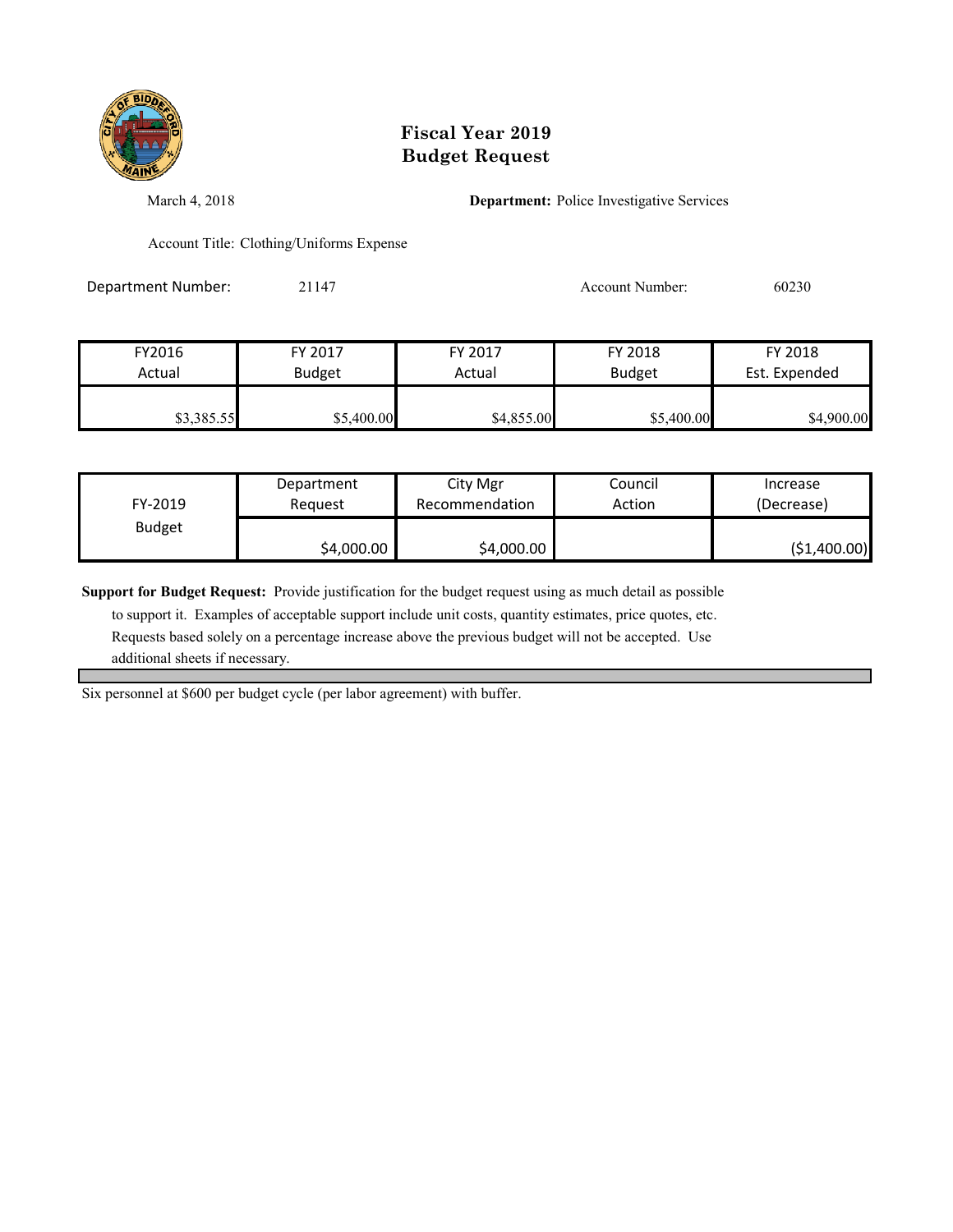

March 4, 2018 **Department:** Police Investigative Services

Account Title: Conferences/Training Expense

Department Number: 21147 21147 Account Number: 60251

| FY2016     | FY 2017       | FY 2017    | FY 2018       | FY 2018       |
|------------|---------------|------------|---------------|---------------|
| Actual     | <b>Budget</b> | Actual     | <b>Budget</b> | Est. Expended |
| \$1,589.00 | \$2,000.00    | \$2,336.39 | \$1,500.00    | \$1,000.00    |

| FY-2019       | Department | City Mgr       | Council | Increase   |
|---------------|------------|----------------|---------|------------|
|               | Reauest    | Recommendation | Action  | (Decrease) |
| <b>Budget</b> | \$2,000.00 | \$1,750.00     |         | \$250.00   |

**Support for Budget Request:** Provide justification for the budget request using as much detail as possible

 to support it. Examples of acceptable support include unit costs, quantity estimates, price quotes, etc. Requests based solely on a percentage increase above the previous budget will not be accepted. Use additional sheets if necessary.

Specialized training for staff.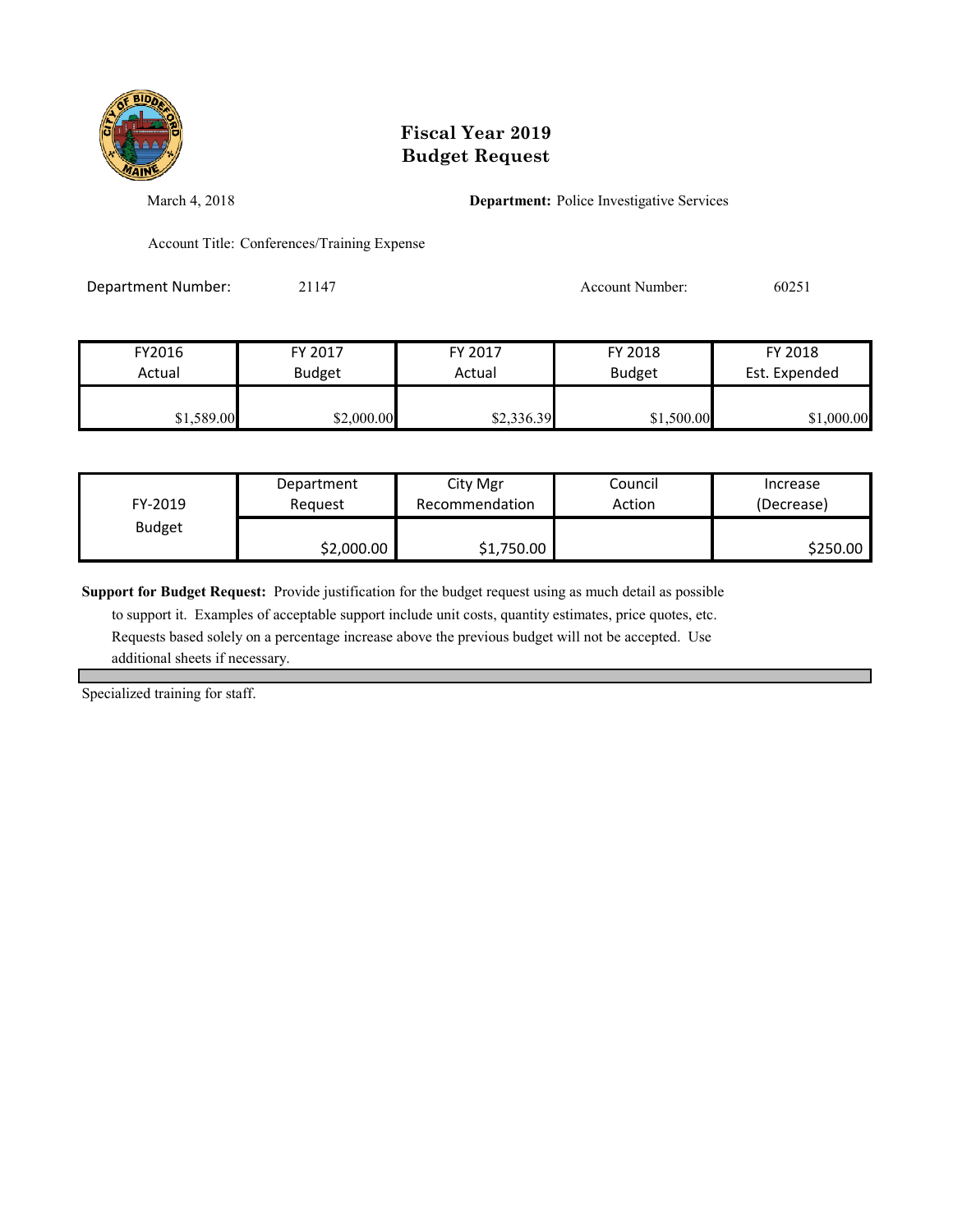

March 4, 2018 **Department:** Police Investigative Services

Account Title: Dues/Memberships Expense

Department Number: 21147 21147 Account Number: 60256

| FY2016   | FY 2017       | FY 2017  | FY 2018       | FY 2018       |
|----------|---------------|----------|---------------|---------------|
| Actual   | <b>Budget</b> | Actual   | <b>Budget</b> | Est. Expended |
| \$325.00 | \$250.00      | \$242.50 | \$250.00      | \$25.00       |

| FY-2019       | Department | City Mgr       | Council | Increase   |
|---------------|------------|----------------|---------|------------|
|               | Reguest    | Recommendation | Action  | (Decrease) |
| <b>Budget</b> | \$0.00     | \$0.00         |         | (\$250.00) |

**Support for Budget Request:** Provide justification for the budget request using as much detail as possible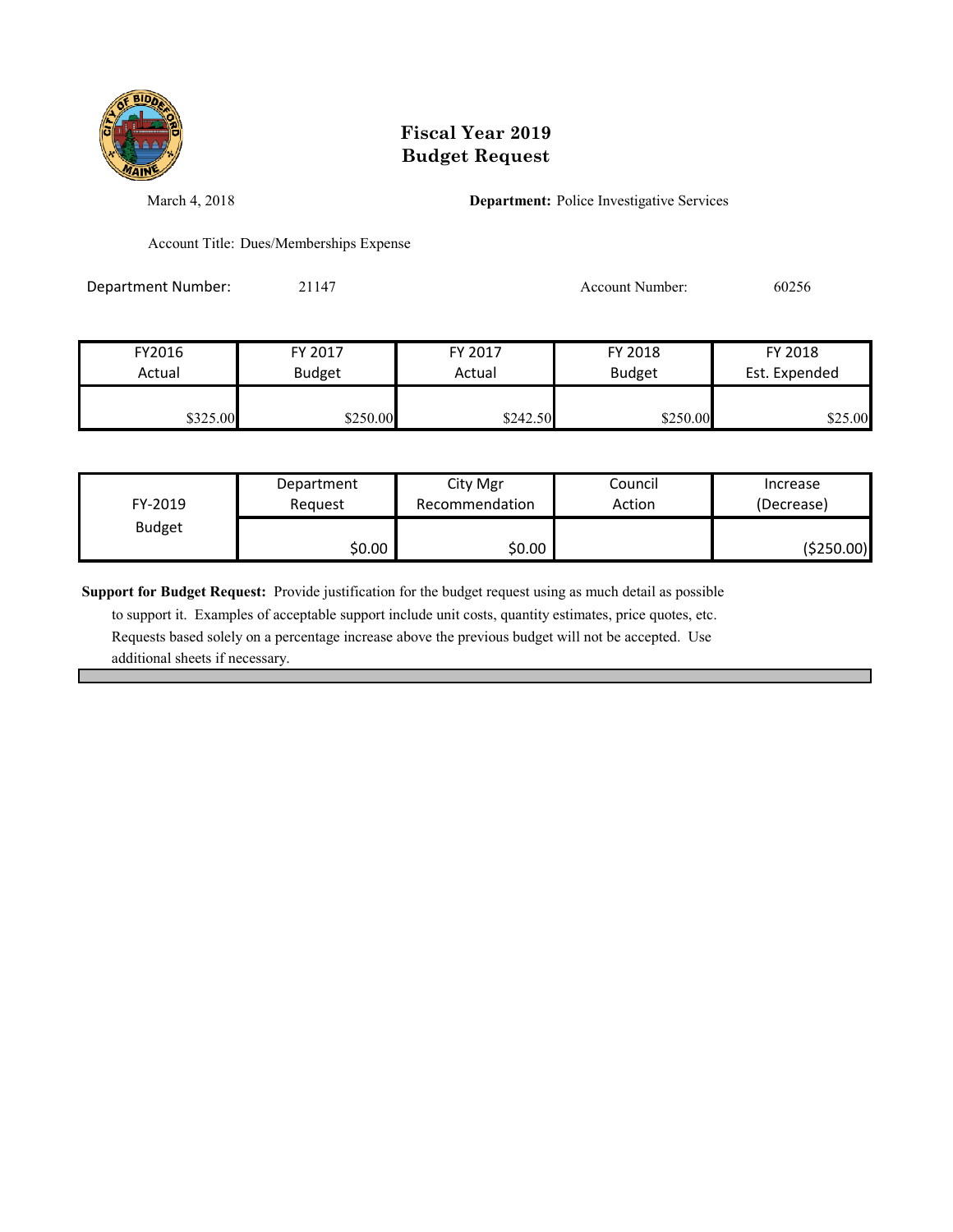

March 4, 2018 **Department:** Police Investigative Services

Account Title: Admin/Office Supp/Eqt Non-Cap

Department Number: 21147 21147 Account Number: 60500

| FY2016     | FY 2017       | FY 2017    | FY 2018       | FY 2018       |
|------------|---------------|------------|---------------|---------------|
| Actual     | <b>Budget</b> | Actual     | <b>Budget</b> | Est. Expended |
| \$2,378.54 | \$2,500.00    | \$2,542.69 | \$2,500.00    | \$2,000.00    |

| FY-2019       | Department | City Mgr       | Council | Increase   |
|---------------|------------|----------------|---------|------------|
|               | Request    | Recommendation | Action  | (Decrease) |
| <b>Budget</b> | \$2,000.00 | \$2,000.00     |         | (\$500.00) |

**Support for Budget Request:** Provide justification for the budget request using as much detail as possible

 to support it. Examples of acceptable support include unit costs, quantity estimates, price quotes, etc. Requests based solely on a percentage increase above the previous budget will not be accepted. Use additional sheets if necessary.

Pollygraph supplies, and other office related material and supplies.